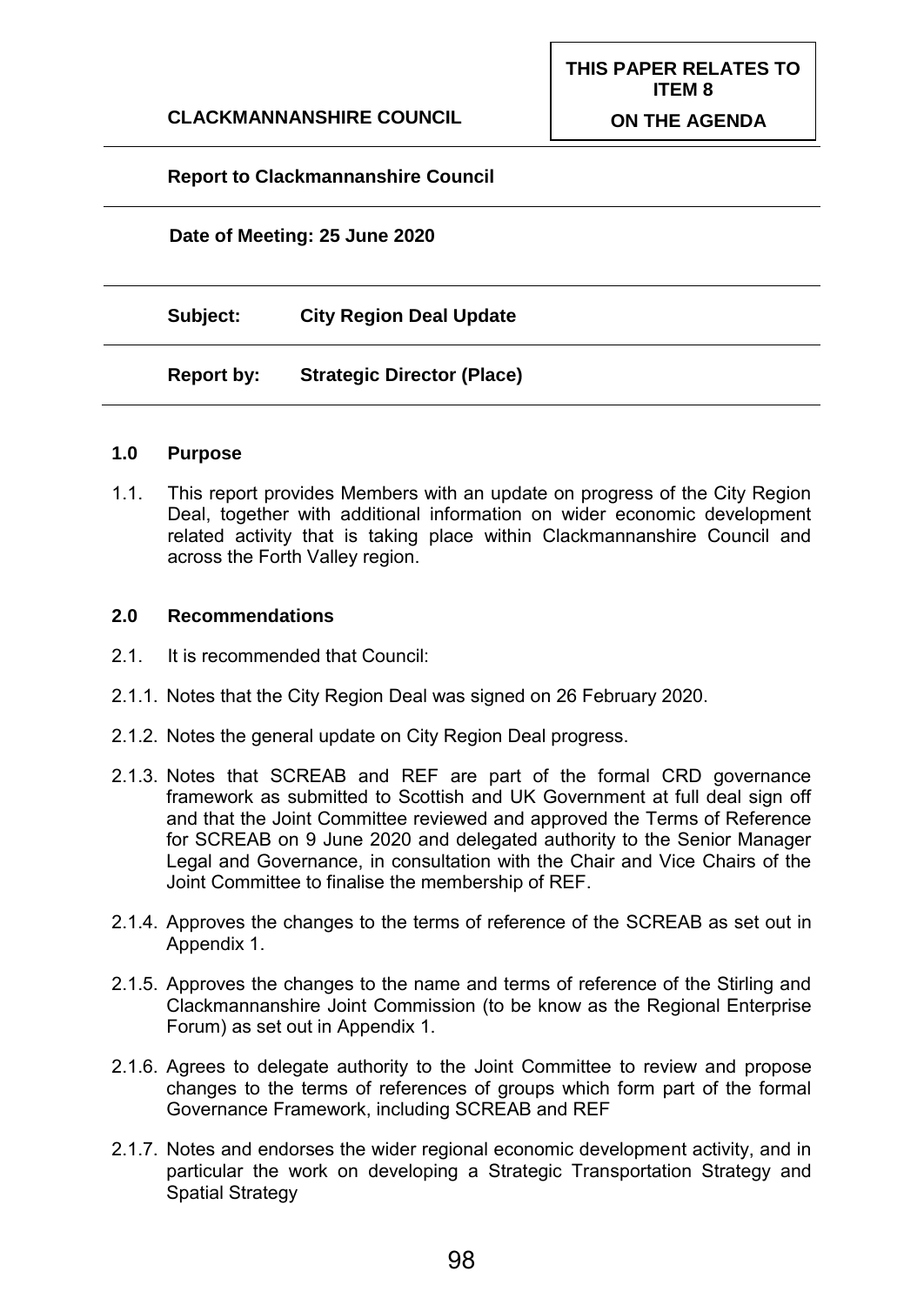2.1.8. Notes and endorses the work and next steps on Wellbeing Economy and Community Wealth Building and welcomes the Scottish Government's interest in Clackmannanshire.

# **3.0 Considerations**

# City Region Deal

- 3.1. The City Region Deal Full Deal was signed on 26 February 2020, committing the Regional Partners to the Implementation Plan and Financial profile that formed the Deal documentation. The Grant Offer Letter, which is issued annually to Regional Partners, is the legal document that ties the partnership to delivery and spend in that Financial Year.
- 3.2. Before any costs can be drawn down against the CRD, the Offer of Grant needs to be signed off by Joint Committee. Before the Offer of Grant can be signed, certain conditions require to be met, the main ones being:
	- To complete a business continuity review to understand the impact of COVID and if necessary to re-prioritise/re-profile projects.
	- To finalise the governance arrangements in line with the Deal documentation, in particular the Stirling and Clackmannanshire Economic Advisory Board (SCREAB) and the Regional Enterprise Forum (REF).

The timetable for completing this work and signing off acceptance of the Offer of Grant is September 2020.

- 3.3. **Business Continuity**. The aim of the business continuity process is to understand and address the impacts created by COVID-19 on the deal delivery implementation plan and financial profile. One of the more significant COVID-19 related impacts is on the availability of investment funding at both partner level and within the private sector. The key focus will be on mitigations that may be required in years 1 and 2. The process will enable reprioritisation against the current challenges and also to explore which activities could be brought forward in support of economic recovery. The revised documentation will then be used to form the Grant Offer Letter for Year 1 (2020/21) of the Deal.
- 3.4. All partners remain committed to the key programmes and projects in the Deal and there is an acknowledgement that any impact on the investment profile needs to be agreed at a partnership level.
- 3.5. **Governance** At the outset of the City Region Deal, Stirling and Clackmannanshire Councils each considered a paper establishing the Stirling and Clackmannanshire Regional Economic Advisory Board (SCREAB). Clackmannanshire Council agreed the terms of reference for the SCREAB at its August 2018 meeting. Clackmannanshire Council also established a Clackmannanshire Commission to mirror Stirling's City Commission.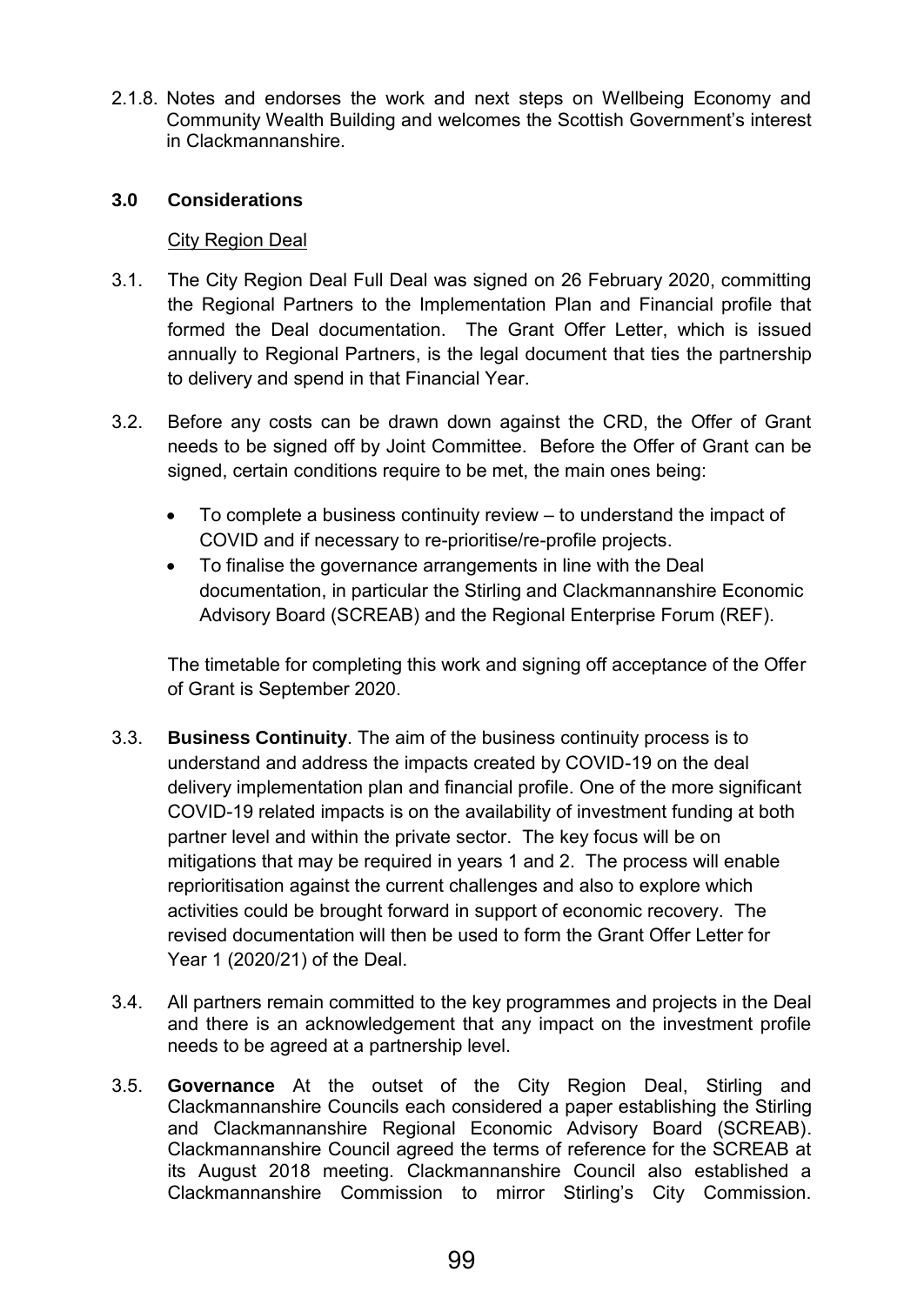Subsequently it was agreed that a Joint Commission should be formed and this was agreed by both Councils (Full Council meeting February 2019)

- 3.6. The Stirling & Clackmannanshire City Region Deal Governance Framework was developed for full deal sign off in February 2020. This framework notes that the SCREAB and Joint Commission (now proposed to be Regional Enterprise Forum) would be established after the deal signing.
- 3.7. The CRD Joint Committee 9 June reviewed and approved revised terms of reference for SCREAB and REF, subject tot eh delegated authority noted above. These changes require to be agreed by the Council as it had formally agreed to the previous terms of reference. Also, agreement of the Council is required to change the name of the Joint Commission to the Regional Enterprise Forum.
- 3.8. The revised terms of reference for SCREAB and REF are set out in the paper to the Joint Committee in Appendix 1.
- 3.9. Whilst the SCREAB and REF are advisory bodies to the Stirling and Clackmannanshire CRD COG and Joint Committee, the terms of reference are such as to allow a wider regional role, for example, in support of the Falkirk Growth Deal, should regional partners so wish.
- 3.10. **Benefits Realisation**. A further work stream which is required under the terms of the Deal is the Benefits Realisation Strategy, which consists of a Benefits Realisation Plan and Monitoring and Evaluation Framework.

The Benefits Realisation Plan (BRP) is a public facing strategy outlining the benefits that are to be delivered by the City Region Deal Programme, for whom and how the partnership aims to do this. The BRP will explain the benefits realisation management process including reporting arrangements, roles and responsibilities including the role of the City Region Deal Governance Framework in the context of Benefits Realisation. In addition, the BRP will provide guidance and direction to Programmes and Projects by providing a strategic framework to work to over the lifespan of the Deal. It will ensure that the City Region Deal Programme has a 'golden thread' running throughout it including its alignment to the National Performance Framework and how it will support the delivery of the ambitions of the local authorities as committed to in their Business Plans and Local Outcomes Improvement Plans.

The Benefits Realisation Plan requires to be supported by a Deal Level Monitoring and Evaluation Framework (MEF). The MEF will measure how successful the partnership has been at delivering on the agreed strategic objectives of the Deal across the agreed timescales. Both the Benefits Realisation Plan and Monitoring and Evaluation Framework will require to make clear the Social, Economic and Environmental benefits that will be delivered across the full City Region Deal Programme in addition to outlining how the City Region Deal has contributed to inclusive growth for the region

All partners agree that a critical consideration of the work should focus on post-pandemic economic recovery.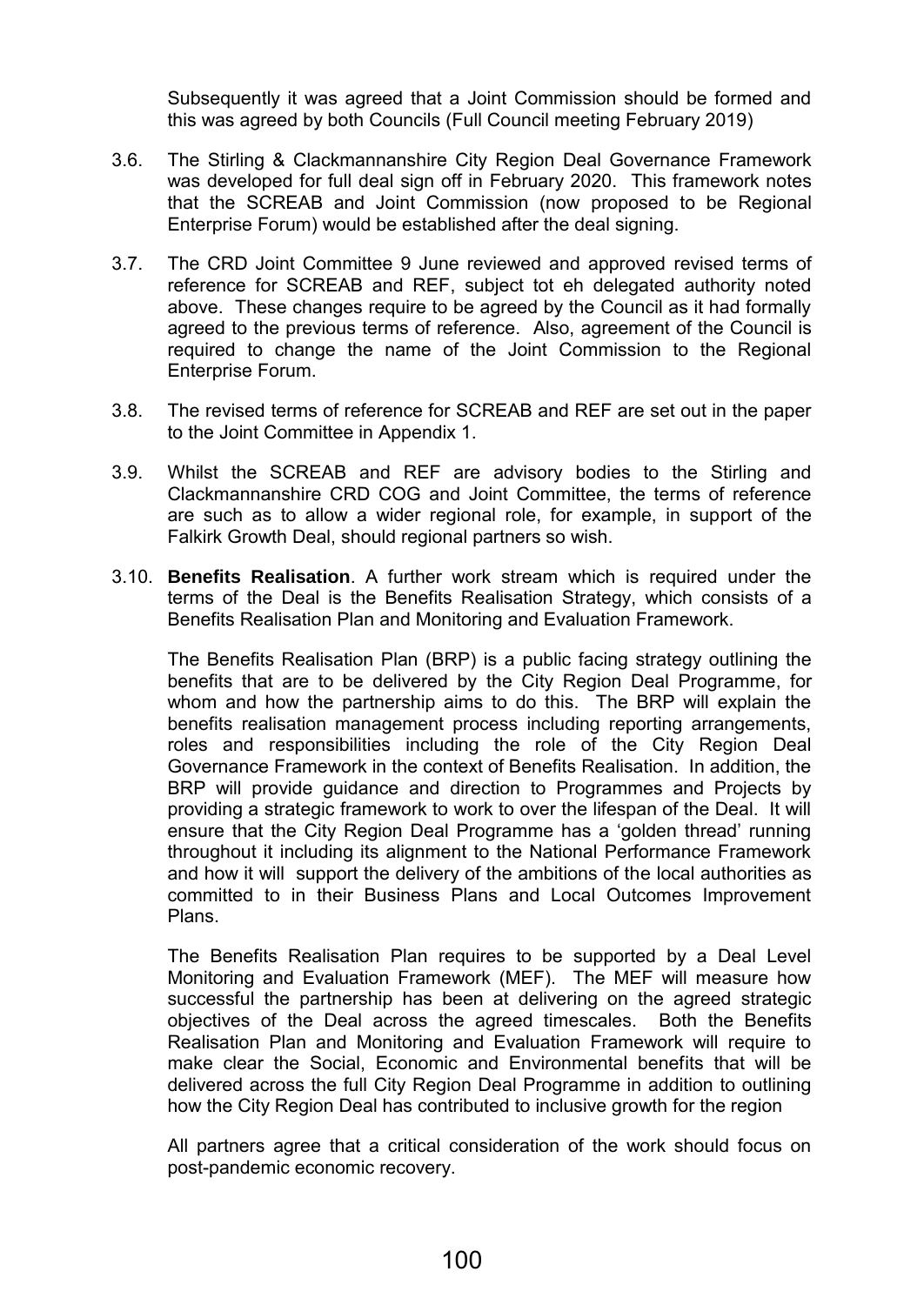- 3.11. **RPMO.** Currently the Regional Programme Management Office is hosted by Stirling University on an interim basis. The CRD Chief Officer's Group (COG) will review and make recommendations on the permanent arrangements for the future.
- 3.12. **Clacks Fund** The latest position regarding the Clacks Fund is that there has not yet been any formal notification from the UK Government. However, Civil Servants have advised that recommendations from the Scottish Office have been taken forward to HM Treasury for consideration. Formal notification will be via the Chair of the Clacks Commission, which is Councillor Ellen Forson.

#### Wider regional economic development related activity

- 3.13. The next decade will see significant investment in the Forth Valley. The UK and Scottish Governments are investing a combined total of £90.2 million across Stirling and Clackmannanshire through the Stirling and Clackmannanshire City Region Deal, with regional partners committing to secure up to a further £123.8 million of investment. Meanwhile, the Falkirk and Grangemouth Investment Zone aims to leverage more than £2 billion of private sector investment, alongside £235m in public funding through the Falkirk Growth Deal.
- 3.14. The Chief Executives of Clackmannanshire, Stirling and Falkirk councils, together with their respective Council Leaders, have been exploring how closer collaboration can bring additionality to this major investment. A Chief Officers Group (COG) is working together to ensure the closer alignment of shared priorities and to maximise the benefits of scale across the public, private and social sectors across the region. Ross Martin, an advisor to the Scottish Government on regional economies, was engaged to support the process and to help set out the initial priorities for review.
- 3.15. With the advent of other regionally focused activities such as the Indicative Regional Spatial Strategy (iRSS), and the Scottish Government's Second Strategic Transport Projects Review (STPR2) currently underway, the opportunities presented by regional collaboration are becoming more and more apparent. Post-COVID economic recovery provides an additional imperative to develop a regional approach and is likely to drive the pace of activity going forward.
- 3.16. **Regional Transportation Strategy**. The COG has identified regional transportation as an early priority. Analysis as part of STPR2 has identified that 50% of data zones in the Forth Valley were classified as high risk of transport poverty, compared to 38% in Scotland as a whole. There is an inequality of access between the region's rural and urban locations, access to further and higher education facilities within the region can take up to 120 minutes. Bus and rail fares in the region are relatively high when compared to the rest of Scotland, with the average full rail fare in the region is priced at £0.24/mile (the third most expensive in the country). Overcoming these barriers will be critical in ensuring that the region's economic recovery from COVID-19, and its longer-term transition to a model of low-carbon growth, is inclusive.
- 3.17. A higher proportion of Forth Valley residents travel between 10km and 60km to work (32%) compared to Scottish residents as a whole (27%). Additionally,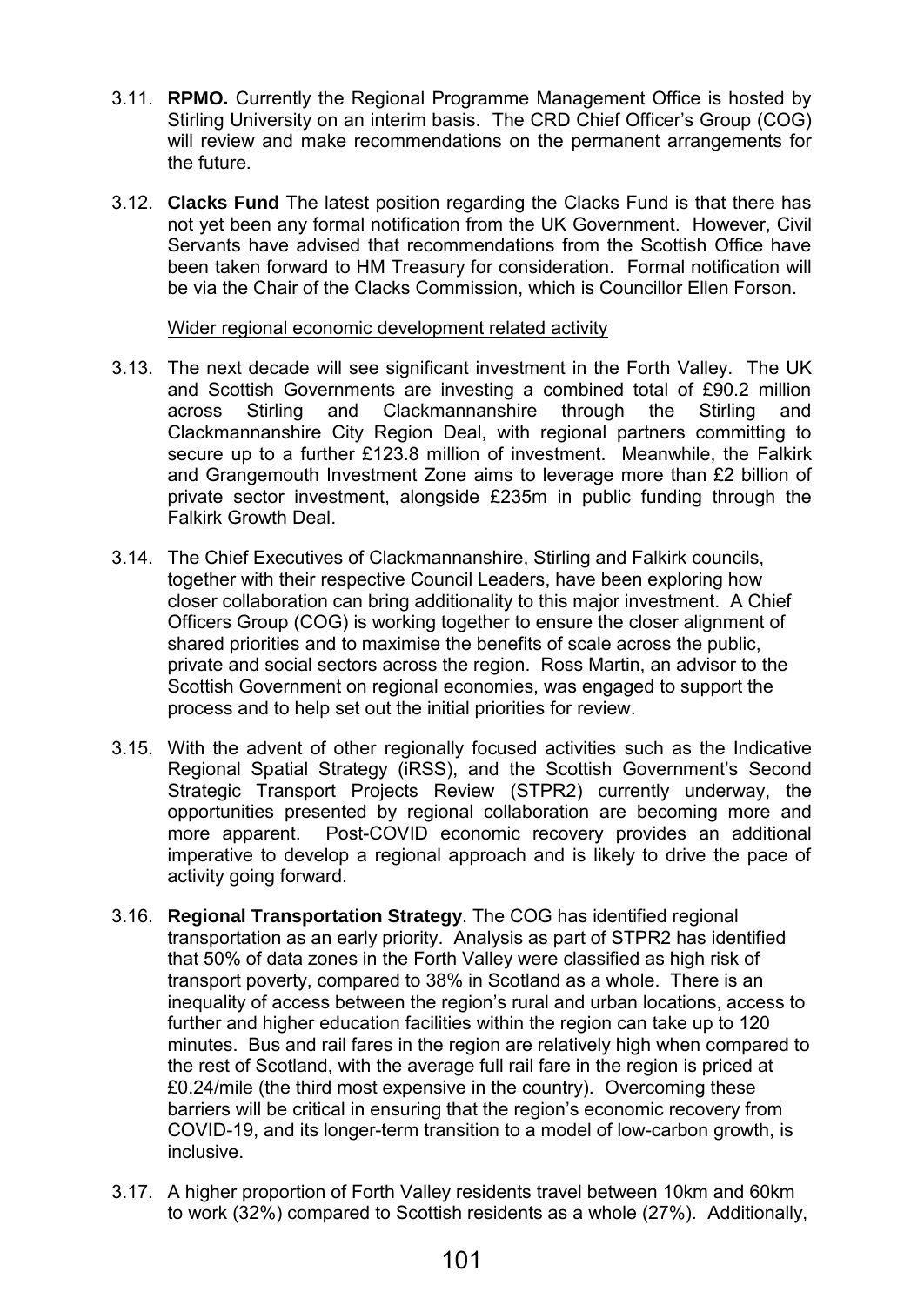the majority of travel-to-work trips within the Forth Valley (70%) are intraregional, with some notable cross-authority working patterns. This includes 35% of employed people living in Clackmannanshire working in Stirling and 14% of employed people living in Falkirk working in Stirling. Despite this, public transport options do not serve the area in equal measure, with Clackmannanshire in particular having limited bus connections outwith the region. Congestion, bus mileage, and poor bus connectivity are some of the factors attributed to the marked decline in bus travel in the area which in relative terms (i.e. percentage decline in travel by region) places the Forth Valley in the worst quintile in Scotland.

3.18. Though each local authority's transport priorities will reflect the specific needs of their communities as outlined in their Local Development Plans and Local Transport Strategies, the case for a regional approach is clear. All three local authorities aspire to a modal shift in transport away from private vehicles towards public and shared transport, with a particular focus on active travel, reflecting the sustainable transport hierarchy outlined in the Scottish Government's National Transport Strategy. While these priorities mirror each other, further joined-up thinking is needed to ensure that developments in each local authority are mutually beneficial, cater to broader demand for intraregional mobility, and maximise the region's enhanced economic potential made possible through investment as part of the City Region and Growth Deals.

This joined-up approach will help to underpin efficiencies in transport planning and provision through better co-ordination. A shared approach will also allow for innovative, regional solutions to be considered, making better use of existing capacity in line with the Scottish Government's sustainable investment hierarchy.

- 3.19. **Indicative Regional Spatial Strategy**. The Planning (Scotland) Act 2019 introduced the concept of Regional Spatial Strategies (RSS), which are to be prepared by planning authorities, acting individually or jointly. Although the Act outlines the basic elements of the RSS, detailed guidance on their content and process is unlikely to be available until 2021. There is therefore a lack of clarity on what iRRSs will look like, and what their relationship will be to the full RSSs which will follow. The iRRS will therefore have an informal, limited status.
- 3.20. The Scottish Government encouraged planning authorities to form groupings to prepare iRRS to feed into the draft National Planning Framework 4 (NPF4) and the work complements each of the authorities' separate submissions on NPF4.
- 3.21. Officers from Stirling, Clackmannanshire and Falkirk Councils met on 14 January 2020 and agreed in principle to work together to produce an iRSS. The agreement to work collaboratively on an iRRS is without prejudice to any finals RSS arrangements. It was agreed that the process should be exploratory and visionary, looking to 2050, and not just stitching together the 3 authorities' current development plans.
- 3.22. The approach is considered to be mutually beneficial, with a collective response more likely to carry weight at a national level and give the area higher prominence in NPF4. It would also align with regional transport and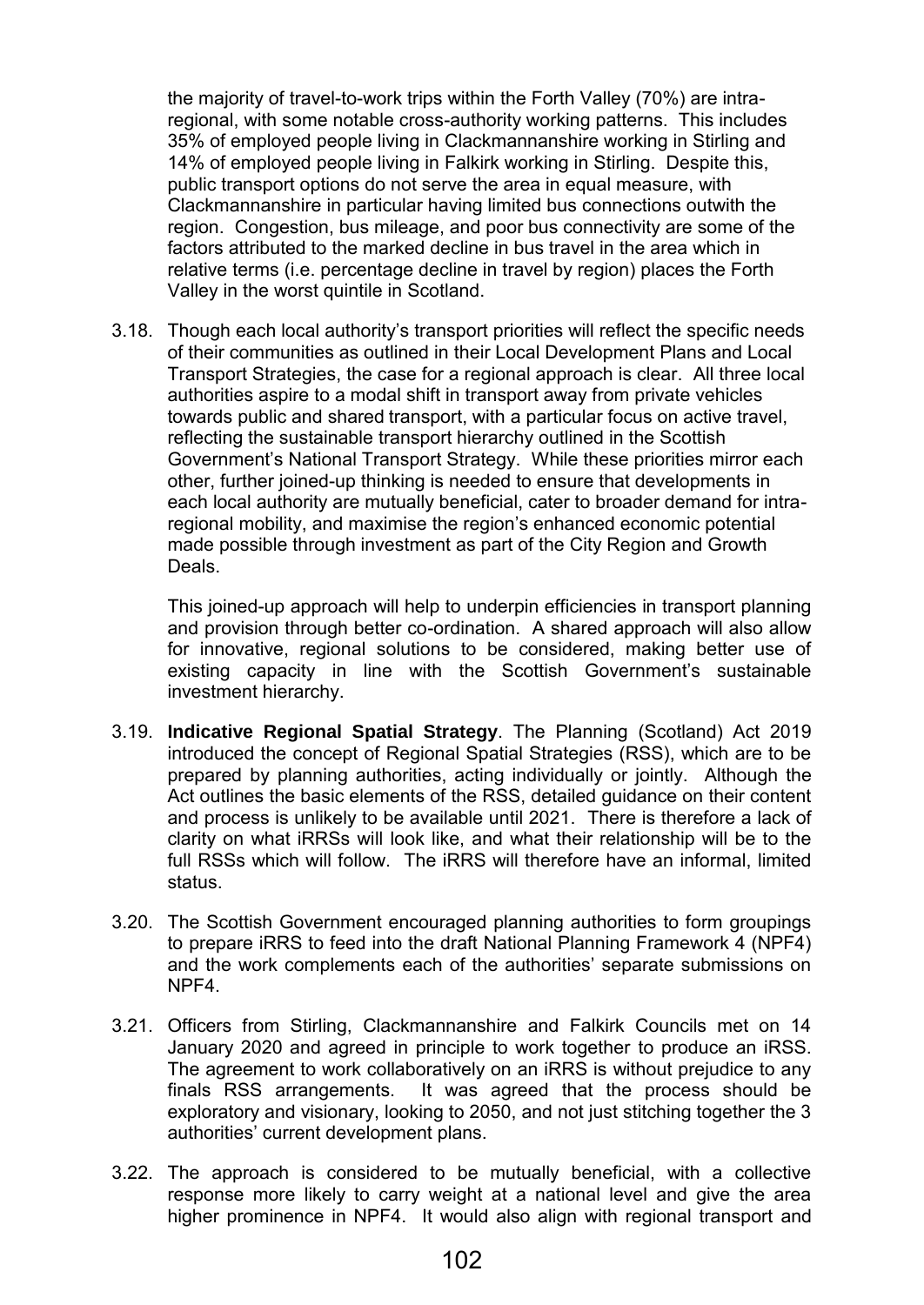economic partnerships/strategies which are being discussed on a Forth Valley basis.

3.23. The work has been carried out in partnership with consultants Kevin Murray Associates and Stantec. who were appointed from a pooled budget, with money having been made available from the Scottish Government to each authority to progress their iRSS.

Wellbeing Economy and Community Wealth Building

- 3.24. **Wellbeing Economy.** The wellbeing of citizens can support strong economic growth – and the right kind of growth will support the wellbeing of future generations. This will mean government at all levels, businesses and individuals making decisions that impact drive growth in the wellbeing economy such as: degrees of wellness and inclusivity in our society; environmental quality and sustainability; and the quality and quantity of employment opportunities. The way in which an economy performs will depend on a number of attributes that are unique to a particular place and approaches may vary at national/local level and across regions.
- 3.25. Scottish Government (Economic Development Directorate) and Clackmannanshire Council officials are working together to develop an approach to whole-system thinking and evidence-based policy decisions that can support the growth of awellbeing economy for Clackmannanshire. There is interest from Scottish Government across a number of directorates in the project.
- 3.26. Wellbeing economy approaches are consistent with the Strategic Aims of Clackmannanshire Council through the Corporate Plan and the Clackmannanshire Alliance through the Local Outcomes Improvement Plan. Whilst this work started prior to the Coronavirus pandemic, wellbeing economy approaches are gaining increasing traction, both nationally and internationally, as we aim to recover our local economies in ways that prioritises our citizens and our environment.
- 3.27. Officers do not see the work as onerous in part due to the proactive support on offer from the Scottish Government. They further believe it has advantages in: supporting the achievement of the Council's strategic objectives and putting Clackmannanshire Council at the forefront of Economic Development practice in Scotland.
- 3.28. The work is structured around Scottish Government's recently revised Inclusive Growth Outcomes Framework.

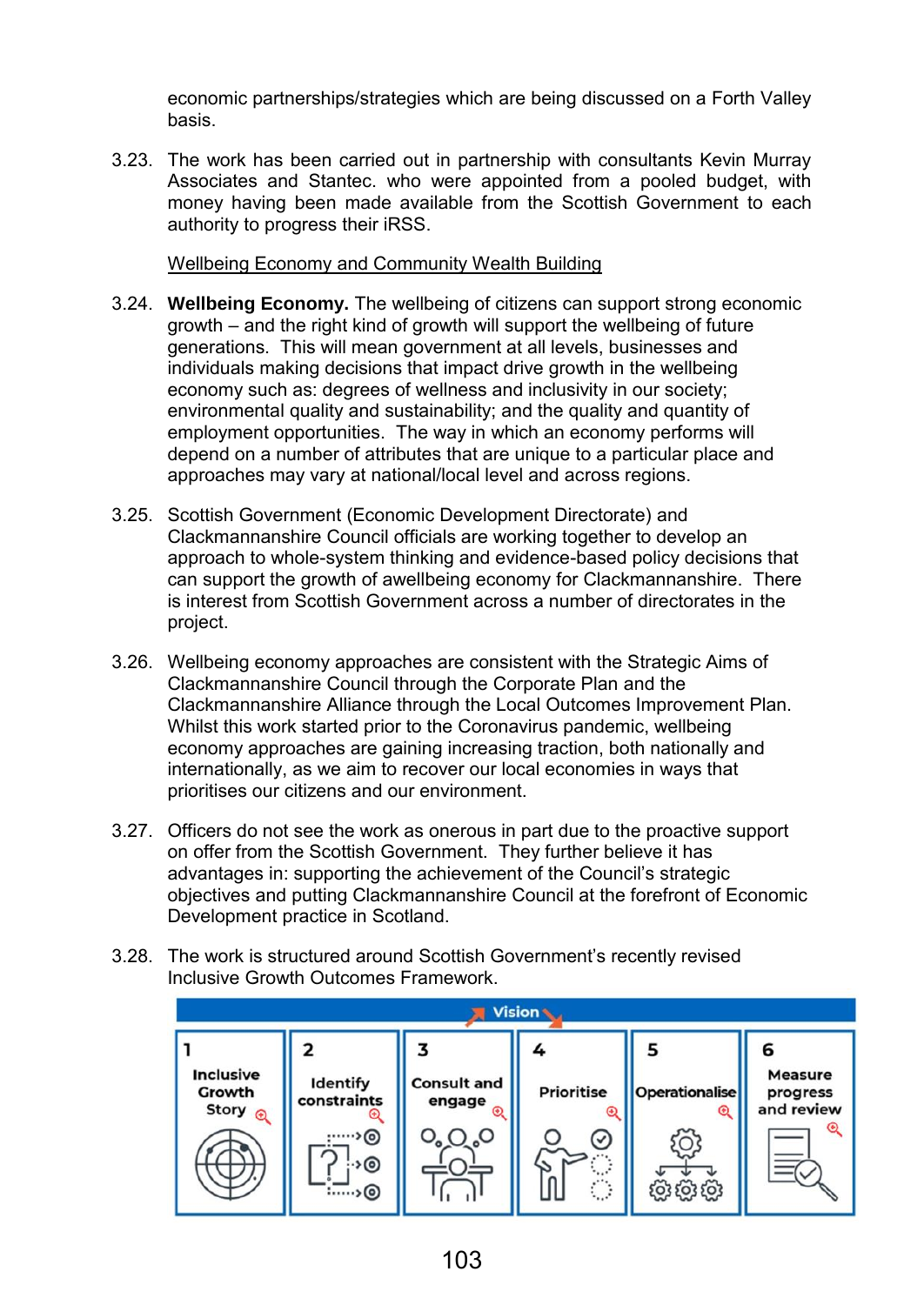- 3.29. Stages 1 and 2 are analytical in nature. Stage 1 involves utilises the Inclusive Growth Diagnostic tool to identify and align objectives and indicators, consider root causes of under-performance and group issues into themes. Stage 2 takes a deeper dive into the root causes of the issues for each theme. It identifies existing policy and actions in relation to themes and examines their nature and sufficiency. It goes on to identify gaps in evidence and consider how or whether to fill these.
- 3.30. Stages 3 and 4 have a policy focus. Stage 3 seeks to understand the complexity and root causes of issues and identifies opportunities for action based on evidence. Stakeholder input is required. Stage 4 goes on to consider the themes identified for possible pursuit and compare with various criteria (including policy aims and deliverability) to enable a recommendation from officials and decisions by Council on priority actions.
- 3.31. Stages 5 and 6 move on to delivery. Stage 5 includes co-designing action plans with delivery partners. This could include new approaches to local economic development such as Community Wealth Building. Alignment with policy objectives is considered throughout. Work with delivery partners, including businesses and residents, identifies what the wellbeing economy means to them. At Stage 6 outputs and outcomes are defined and captured. Lessons learned are captured and feed back into process, to adjust or redesign as necessary. Learning about the wellbeing economy also informs future policy/budget decision processes.
- 3.32. Progress to Date: Work is underway on Stage 1. A Scottish Government official from the Office of the Chief Economic Adviser has collated a draft data dashboard for Clackmannanshire under the headings of: Productivity, Population, Participation, People, Place, Sustainability.
- 3.33. To ensure relevance to our identified local strategies sources for this exercise were: The Clackmannanshire Local Outcomes Improvement Plan, Clackmannanshire Council Corporate Plan, updated data for the Inclusive Growth Diagnostic developed as part of the City Region Deal and other published data. Officers fed in their views and themes are emerging which allow progression to Stage 2.
- 3.34. These themes will come to Council as part of Stages 3 and 4 of the project. They will include areas of policy familiar to members such as poverty, jobs and businesses, women and girls as well as broadening the scope of current strategy to include climate and the impacts of Covid-19.
- 3.35. Covid-19 has already impacted us all and is projected to cause a deep, but potentially relatively short, economic recession. It has not impacted on us all equally however. Impacts on residents and businesses will differ according to individual circumstances and industry sector for example.
- 3.36. To ensure these impacts are understood and can influence approaches to recovery and development of a local wellbeing economy a Clackmannanshire Covid-19 Case Study has been developed and will be delivered in partnership between the Council and Scottish Government.
- 3.37. The case study will consider the available quantitative data on the COVID-19 economic impact in the Clackmannanshire area and seek to supplement our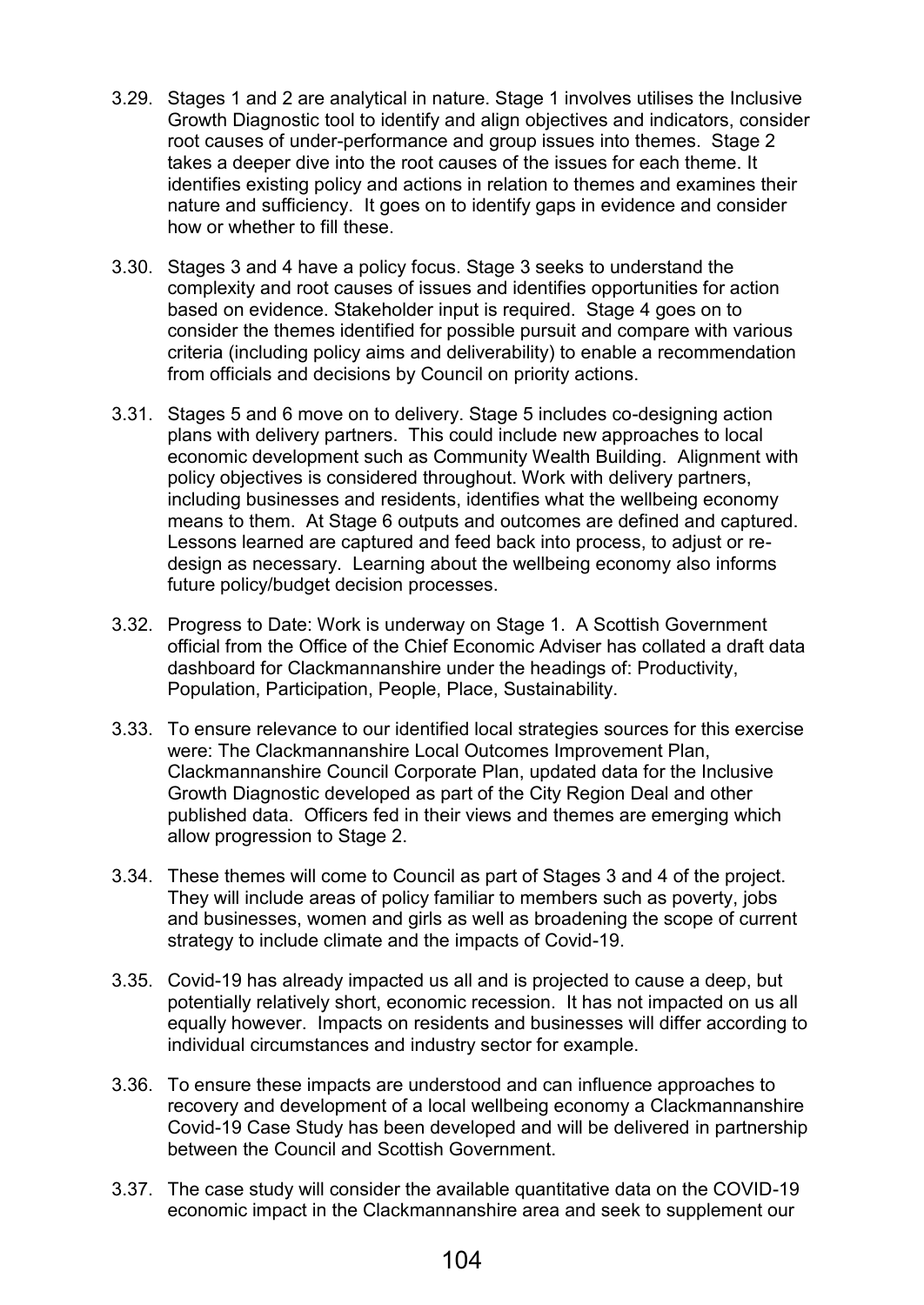understanding of the current situation with qualitative data, where possible, in order to:

- Inform Clackmannanshire Council's response to COVID-19.
- Provide insight and help inform SG's understanding of policy priorities in respect of COVID-19 at a national and local level.
- Bridge a gap within our 'Wellbeing Economy in Clackmannanhire' project between the available data in respect of indicators of economic performance and the current situation.
- 3.38. Scottish Government have allocated an Economic Policy Manager from the Economic Policy and Capability Division to coordinate the work on the Wellbeing Economy and Case Study. In addition a number of staff with specialist skills and knowledge in economic analysis, economic policy and research are making significant contributions. Within the Council the work sits with a small, focused group of staff from Development Services and Partnership & Performance. Any additional Council resource will be sought where there is a strong case to do so.
- 3.39. **Community Wealth Building**. As mentioned in Stage 5 of the Inclusive Growth Outcomes Framework. Approaches such as community wealth building (CWB) could be adopted as part of developing a wellbeing economy. Given the increased urgency to support our local economy Council officers are already exploring this approach with Scottish Government colleagues linked to the Wellbeing Economy work.
- 3.40. CWB is an approach which is gaining traction across the UK with a number of local authorities seeking to take a different approach to economic development and local inclusive economic growth. CWB is built upon the concept of creating a fairer, more socially just economy.
- 3.41. The approach has developed as a response to what is seen as a failure of traditional approaches to economic development. These are based on the need for constant economic growth and an assumption that if the economy grows it will create wealth for all. The evidence of ongoing, and increasing, poverty however demonstrates that that this wealth is not 'trickling down' to those most in need.
- 3.42. Key to the approach is the role of 'anchor institutions'. These are large commercial, public and social sector organisations (including local authorities) which have a significant stake in a place. Anchors can exert sizable influence by adopting these strategies to impact upon economic, social, and environmental priorities, generating what is commonly referred to as social value.

CWB approaches are organised under five pillars:

- 1. Plural ownership of the economy: seeking to develop a more diverse blend of ownership models
- 2. Making financial power work for local places: seeking to increase flows of investment within local economies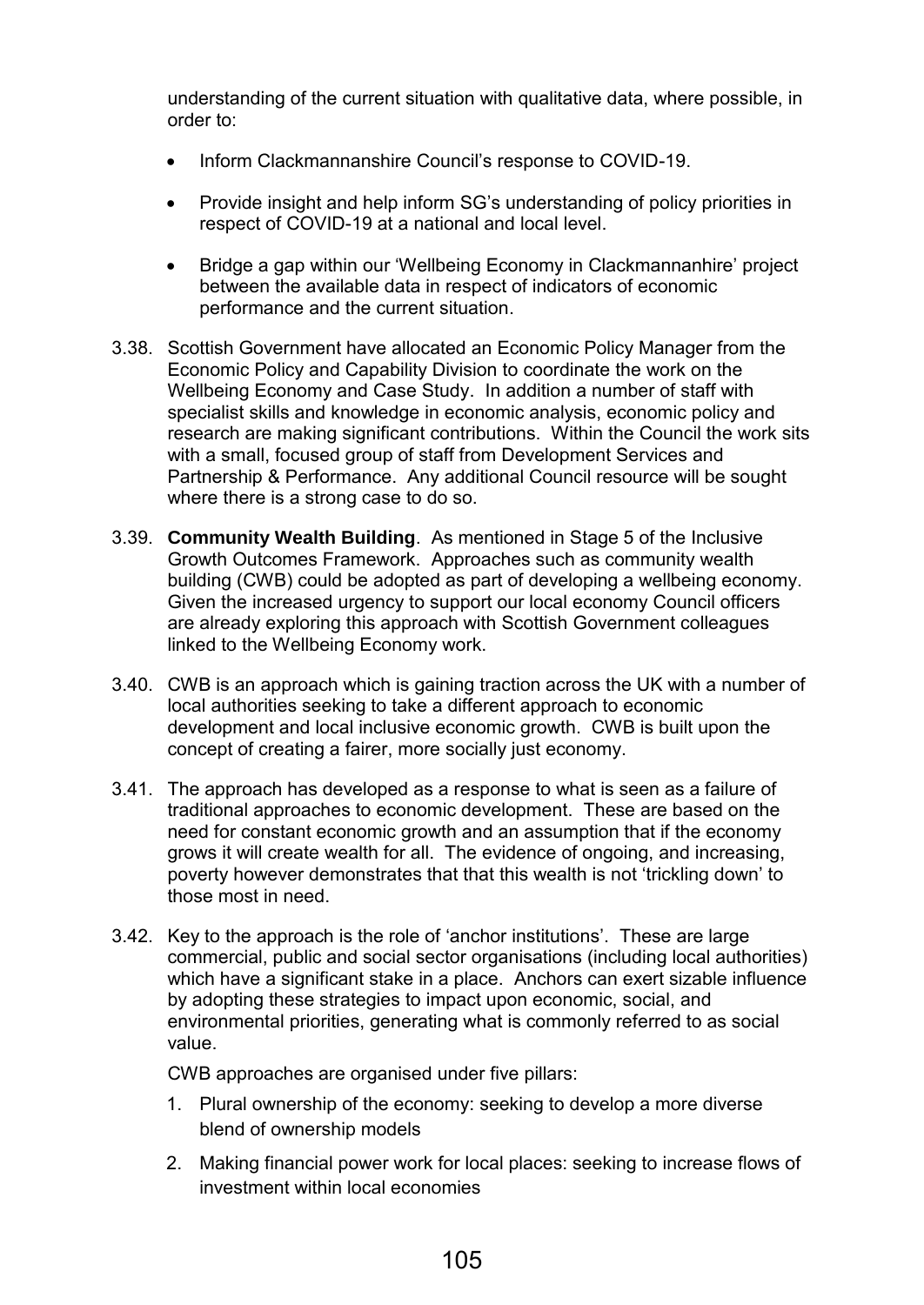- 3. Fair employment and just labour markets: positively impacting on the prospects and incomes of local people
- 4. Progressive procurement of goods and services: developing dense local supply chains
- 5. Socially productive use of land and property: deepening the function and ownership of assets to ensure that any financial gain is harnessed by citizens

Local authorities have key roles to play as an anchor institution themselves and as a strategic partner of other anchor institutions who may already be a part of local Community Planning structures.

# **4.0 Sustainability Implications**

4.1. None

# **5.0 Resource Implications**

- *5.1. Financial Details*
- 5.2. The full financial implications of the recommendations are set out in the report. This includes a reference to full life cycle costs where appropriate.  $Y$ es  $\square$
- 5.3. Finance have been consulted and have agreed the financial implications as set out in the report.  $Y$ es  $\square$
- *5.4. Staffing*

# **6.0 Exempt Reports**

6.1. Is this report exempt? Yes  $\Box$  (please detail the reasons for exemption below) No  $\Box$ 

## **7.0 Declarations**

The recommendations contained within this report support or implement our Corporate Priorities and Council Policies.

# (1) **Our Priorities** (Please double click on the check box  $\boxtimes$ )

Clackmannanshire will be attractive to businesses & people and ensure fair opportunities for all Our families; children and young people will have the best possible start in life  $\Box$ Women and girls will be confident and aspirational, and achieve their full potential and the set of the set of the set of the set of the set of the set of the set of the set of the set of the set of the set of the set of the set of the set of the set of the set of the set of the set of Our communities will be resilient and empowered so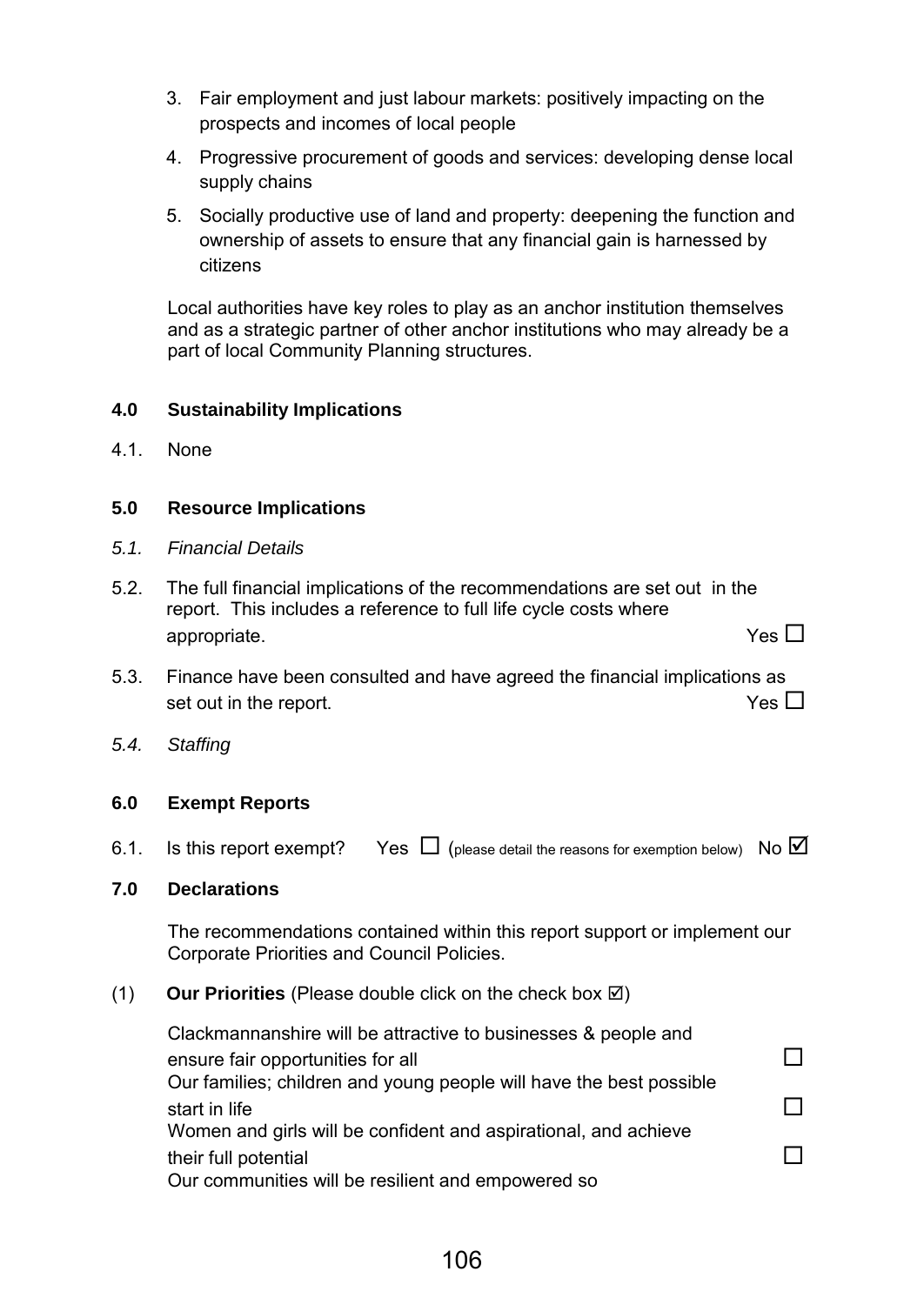that they can thrive and flourish  $\square$ 

(2) **Council Policies** (Please detail)

#### **8.0 Equalities Impact**

8.1 Have you undertaken the required equalities impact assessment to ensure that no groups are adversely affected by the recommendations?  $Yes \ \Box$   $No \ \Box$ 

#### **9.0 Legality**

9.1 It has been confirmed that in adopting the recommendations contained in this report, the Council is acting within its legal powers.  $Y$ es  $\boxtimes$ 

#### **10.0 Appendices**

10.1 Please list any appendices attached to this report. If there are no appendices, please state "none".

Appendix 1 : Terms of Reference

#### **11.0 Background Papers**

11.1 Have you used other documents to compile your report? (All documents must be kept available by the author for public inspection for four years from the date of meeting at which the report is considered)

Yes  $\Box$  (please list the documents below) No  $\Box$ 

#### **Author(s)**

| <b>NAME</b>  | <b>DESIGNATION</b>         | <b>TEL NO / EXTENSION</b> |
|--------------|----------------------------|---------------------------|
| Pete Leonard | Strategic Director (Place) | Extension : 2533          |

**Approved by** 

| <b>NAME</b>  | <b>DESIGNATION</b>         | <b>SIGNATURE</b> |
|--------------|----------------------------|------------------|
| Pete Leonard | Strategic Director (Place) |                  |
|              |                            |                  |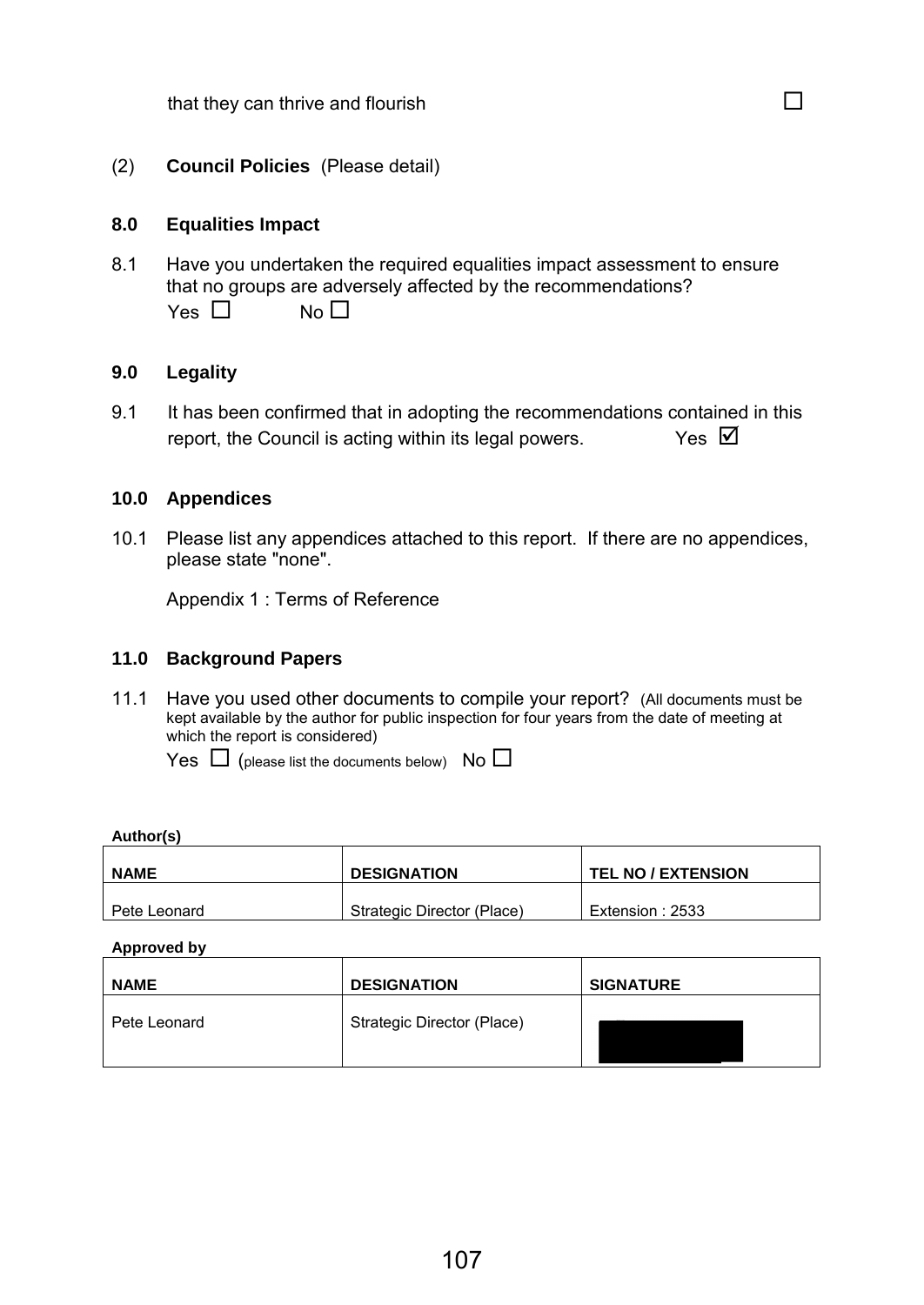# **Stirling and Clackmannanshire Regional Economic Advisory Board (SCREAB)**

# **Terms of Reference**

## 1.0 *Purpose*

1.1 The purpose of the SCREAB is to drive economic development for the city region providing strategic guidance to the City Region Deal Joint Committee in order and coordination to achieve the shared ambition of sustainable and inclusive economic growth.

Members of SCREAB will harness knowledge and expertise in order to;

- 1.2. Inform the Chief Officers Group's recommendations to the City Region Deal Joint Committee in making spend and investment decisions that maximise benefits for the city region's economy and its people; and maximising private sector leverage and investment opportunities that can be delivered as a result of the deal, including leverage proposals.
- 1.3 Support the alignment of regional strategies and plans supporting the delivery of inclusive growth and inward investment as well as informing Local Development Plans and Transport Strategies.
- 1.4 Develop and recommend to Chief Officers Group the underpinning regional strategies, including Regional Skills Strategy and Regional Procurement Strategy, that will support inclusive growth within the region and deliver on the strategic outcomes of the Deal.
- 1.5 Identify opportunities for community wealth building and the role of anchor institutions in order to support the social, environmental and economic priorities of the region.
- 1.6 Ensure that the Regional Enterprise Forum, as the adopted 'business engagement community' for the City Region Deal, is consulted with, communicated with and supported in relation to emerging regional economic opportunities including supporting the delivery of a strong regional supply chain within the context of the City Region Deal.
- 1.7 Champion the region nationally and internationally to encourage further investment opportunities and collaborations harnessing knowledge and expertise enabling the city region to connect with and maximise the regional benefits from emerging opportunities.

## 2.0 *Principles*

2.1 To garner regional and national expertise in order to support the delivery of a shared vision of growing an inclusive economy within the city region.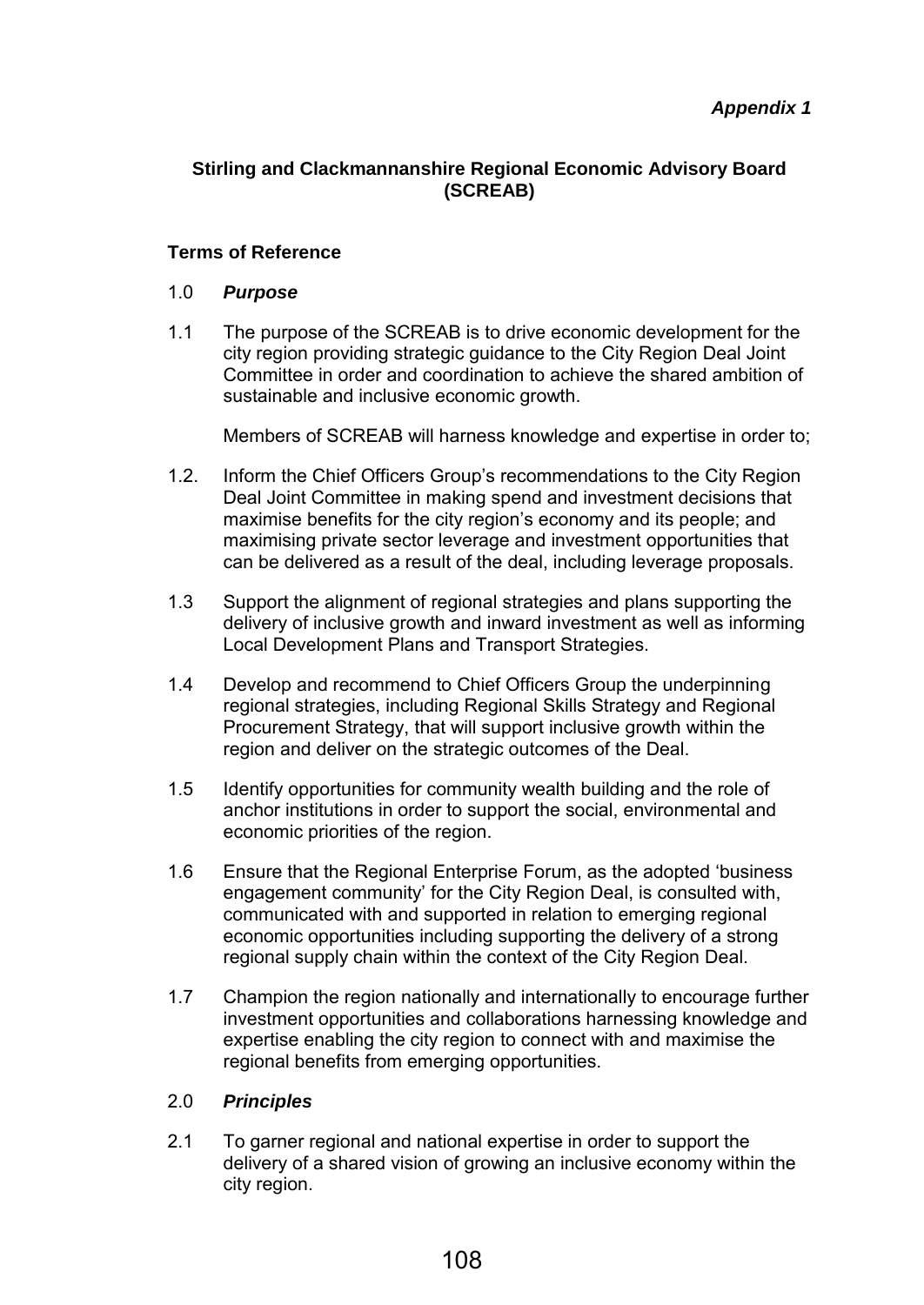- 2.2 Strengthen the partnership opportunities between public, private and third sectors in order to achieving the vision of the City Region Deal specifically within the thematic areas of investment.
- 2.3 The SCREAB will be established to be 'regionally resilient' in the context of the emerging Forth Valley Regional Economic Partnership and will support these developments ensuring duplication is avoided and opportunities to maximise impact across the wider region in the future are supported.
- 2.4 Members will be asked to conform to the City Region Deal Communications Protocol supported by Regional Programme Management Office.
- 2.5 Members will be required to act in the best interest of the city region and its communities, foregoing any interest their own organisation may have (if any) in the City Region Deal and related projects.

# 3.0 *Membership*

- 3.1 Members of the SCREAB must be approved by the City Region Deal Joint Committee.
- 3.2 Members will be appointed from a range of organisations to ensure a breadth of relevant expertise on the Board. This will include representatives from anchor institutions in both the private, third and public sectors.
- 3.3 The membership makeup of the Board will be as follows :

 Organisations listed will be invited to form the core membership of SCREAB. This is however subject to change with the emerging needs and thematic opportunities within the region;

- Stirling Council Elected Members x 1
- Clackmannanshire Council Elected Members x 1
- University of Stirling x 1
- Forth Valley College x 1

Private Sector Representatives x 4

SME Private Sector Representatives x 2

- Third Sector Interface Representative x 1
- Skills Development Scotland x 1
- Scottish Enterprise x 1
- NHS Forth Valley x 1

## *Additional Representation*

3.4 Additional thematic representation connecting to investment areas within the region may be required from national bodies such as Visit Scotland and SUSTRANS. At times, additional thematic private sector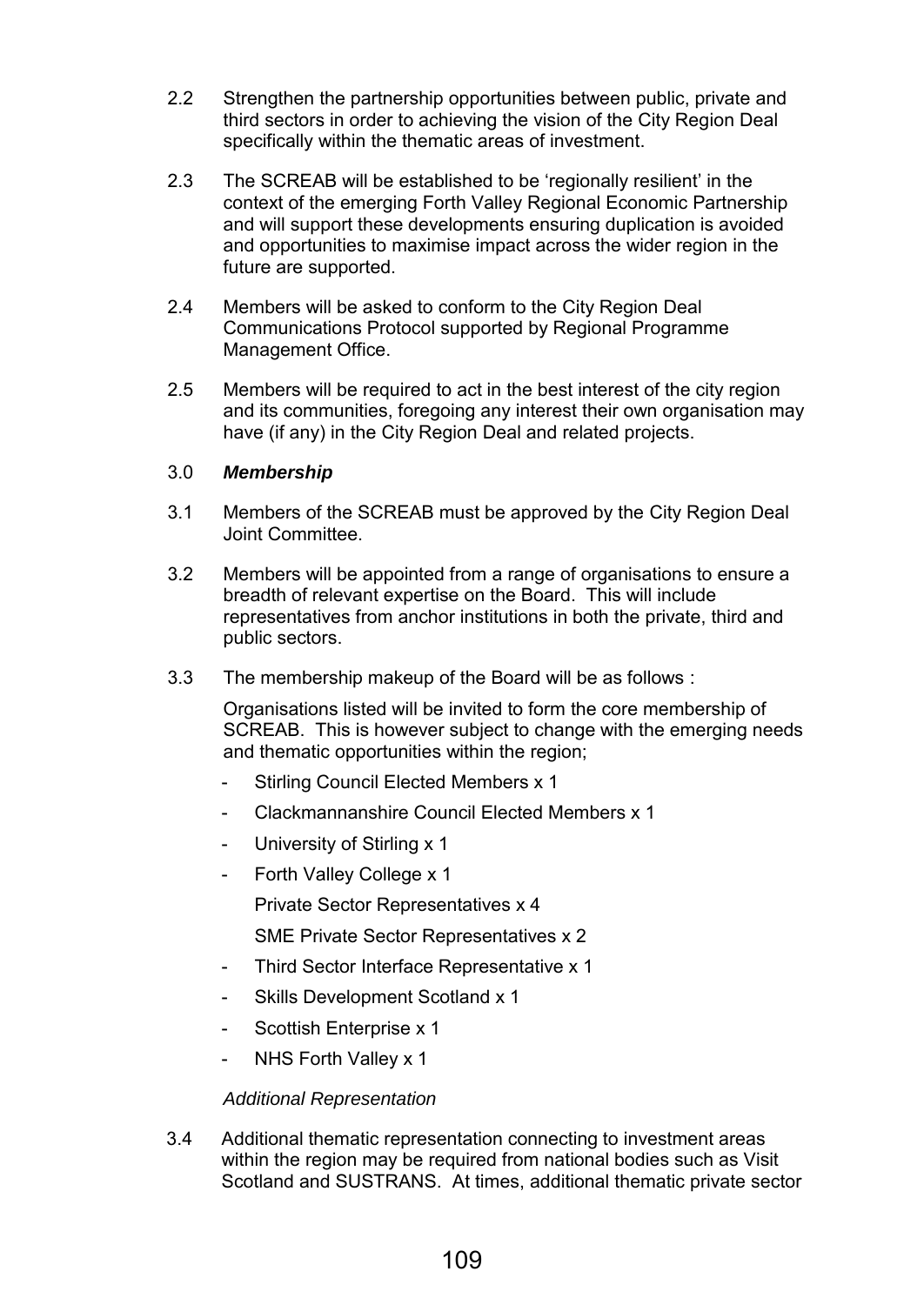representation may also be required to support/advise on specific areas of work.

- 3.5 SCREAB have the right to request additional representation from areas such as Economic Development teams to support specific areas of work.
- 3.6 SCREAB has the right to co-opt in new additional temporary members for defined periods as required and invite guests to attend as consultees as required..
- 3.7 The SCREAB can recommend, for approval at Joint Committee, additional representatives to form as part of the core membership composition. These must be approved as per 3.1.

#### *Nomination of Membership*

- 3.8 The Third Sector Interfaces (TSI) operating in the region, Stirlingshire Voluntary Enterprise and Clackmannanshire Third Sector Interface, will be responsible for nominating suitable representatives in keeping with the agenda items and key areas of work.
- 3.9 Third Sector representatives will be selected for their knowledge and experience of the third sector and/or within a specific thematic area. They should ensure connectivity takes place with the TSIs and/or local and regional third sector networks/forums for maximum reach.
- 3.10 NHS Forth Valley will be invited to nominate a suitable representative to join the SCREAB due to the role that they play as a regional anchor institution (as opposed to public health representation).
- 3.11 Private Sector membership will be determined through an open application process managed by the RPMO, on behalf of the Joint Committee.
- 3.12 Private Sector membership should aim to complement the investment areas within the City Region Deal in order to maximise the opportunities for growth being made available to the region.
- 3.13 Representatives nominated by the organisations listed in 3.3 (with the exception of private sector members) should be at an influential level and in a position of relevance in terms of the purpose of the group.
- 3.14 City Region Deal Joint Committee voting members are permitted to be appointed on to SCREAB if they are nominated as the SCREAB representative by their organisation. In this case, members will be required to consider any conflicts of interest that arise and must not take part in discussions relating to such matters.
- 3.15 Identified representatives are permitted to send a substitute from their organisation if they are unable to attend scheduled meetings.
- 3.16 The Regional Programme Manager (RPM) for the City Region Deal will be invited to attend as an observer to present updates on the progress of the Deal.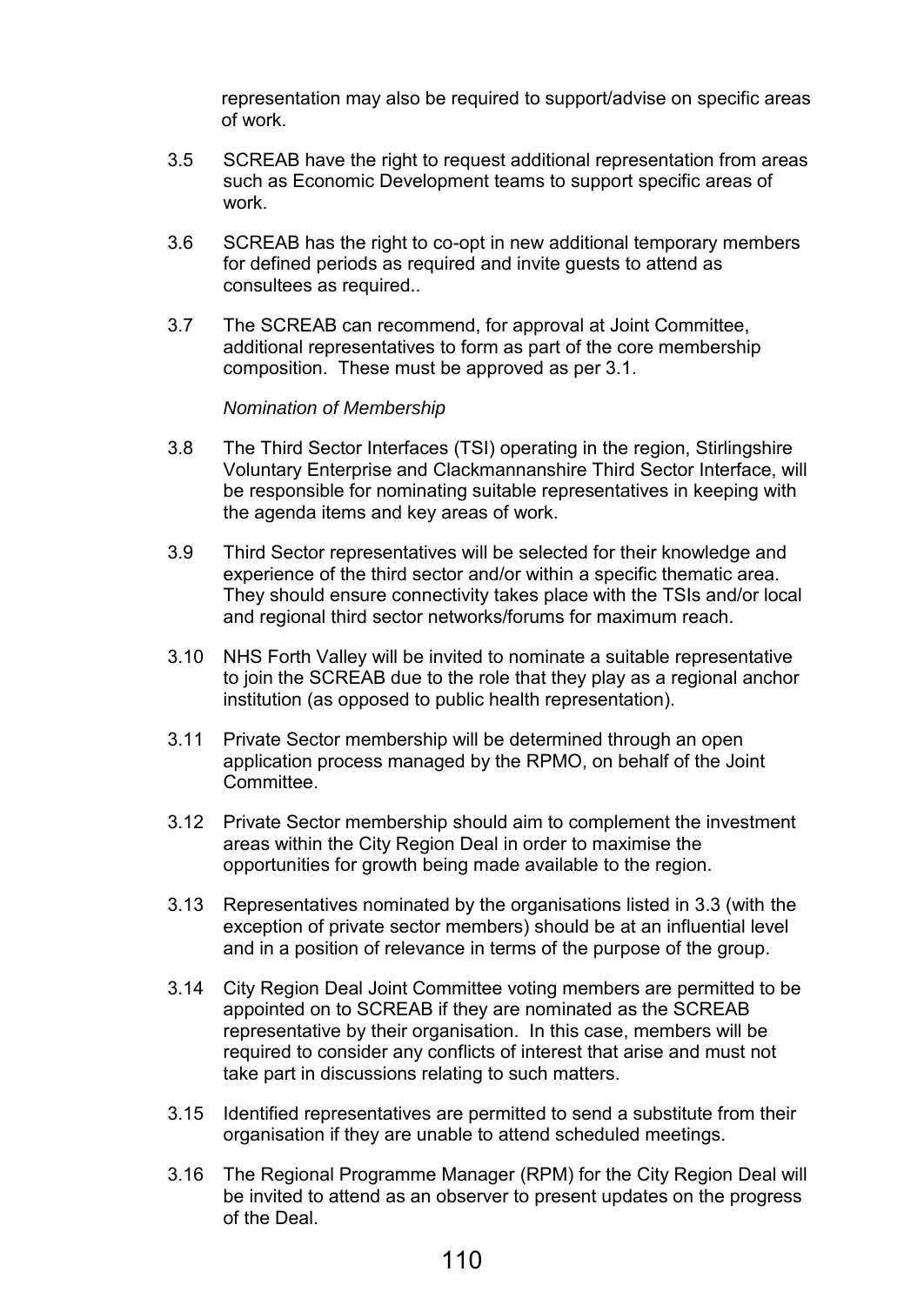- 3.17 Additional people such as Senior Responsible Officers or Programme/Project Managers within the City Region Deal programme can be invited at the request of the Chair via the RPMO to present, provide further information or to discuss specific areas of work as required.
- 3.18 Senior officers of the partners will also attend SCREAB.

# 4.0 *Quorum*

- 4.1 Quorum for the Board is 6 with the required representatives as follows:
	- Stirling Council Elected Member x 1
	- Clackmannanshire Council elected Member x 1
	- University of Stirling x 1
	- Forth Valley College x 1
	- Private Sector x 1
- 4.2 If the quorum is not met then the group should aim to reconvene at the earliest convenience.

## 5.0 *Appointment of Chair and Vice-Chair*

- 5.1 SCREAB will have a Chair and Vice Chair formally appointed by the City Region Deal Joint Committee.
- 5.2 The roles of Chair and Vice Chair must be held by private sector members. Selection of the Chair and Vice Chair will be supported by the private sector member recruitment process as outlined in 3.11.
- 5.3 If the Chair is unable to attend meetings of the SCREAB then the Vice Chair will assume the role of Chair.
- 5.4 If neither the Chair nor Vice-Chair are able to attend, in exceptional circumstances only, then the SCREAB members present are at liberty to nominate, another representative member to stand in as acting Chair to enable the meeting to proceed.

# 6.0 *Meeting Administration*

- 6.1 Administrative support will be provided by the local authority that is administering the City Region Deal Joint Committee level (alternates each year) who will support the Chair with the organising of meeting venues, preparation of presentations, collating meeting papers relating to the agreed agendas and communication with members.
- 6.2 Minutes will be prepared by the local authority that is administering the City Region Deal Joint Committee level (alternates each year) and issued to the Regional Programme Management Office no more than 5 working days after a meeting has taken place.
- 6.3 Minutes of every meeting require to be formally approved by two representatives who were in attendance and will be made publicly available. The public will not be invited to attend SCREAB meetings.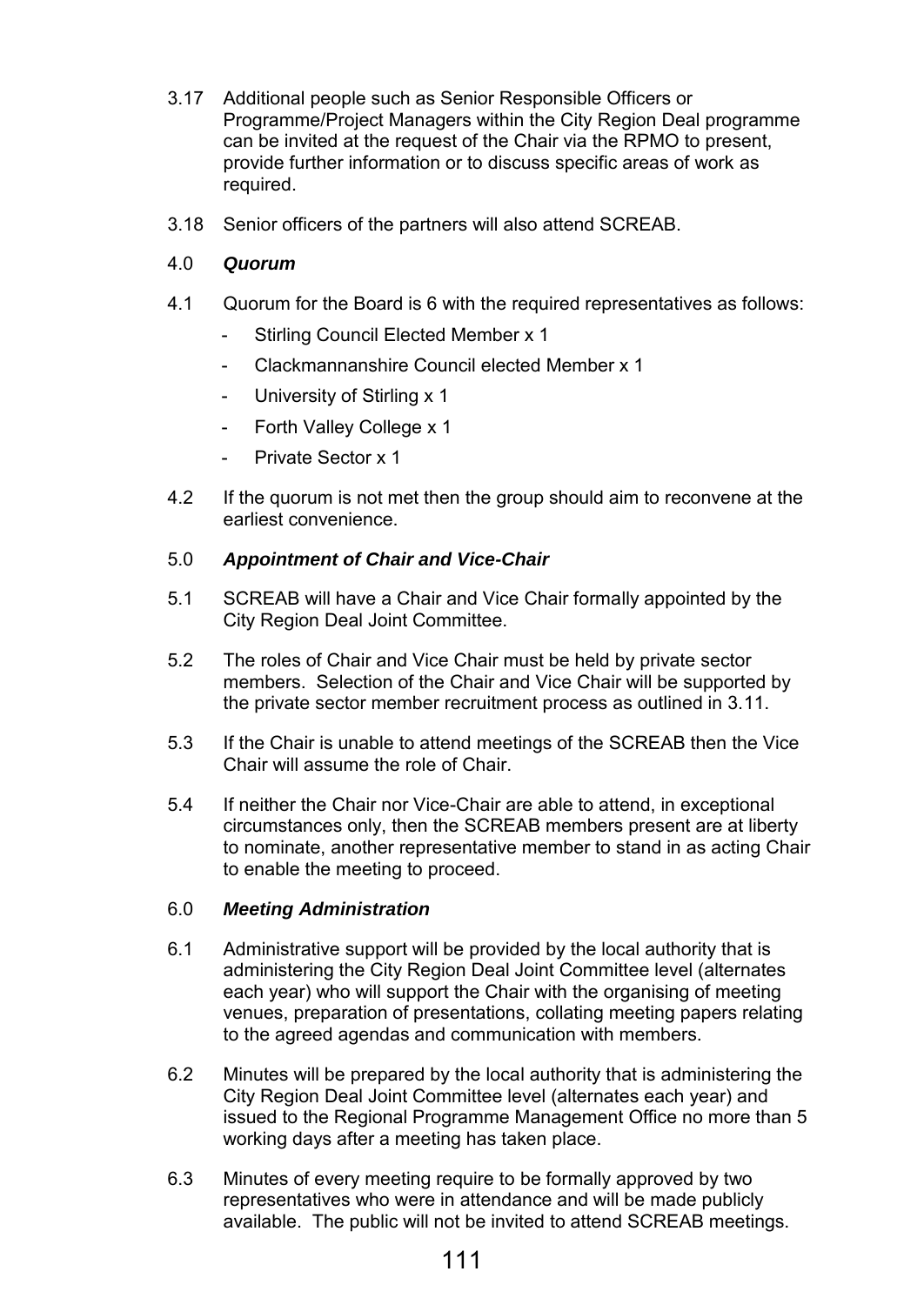6.4 The Regional Programme Manager will support the Chair and Vice-Chair to create meeting agendas and related City Region Deal reports including; implementation updates, benefits realisation and updates from other advisory groups within the Governance Framework including the Joint Commission.

# 7.0 *Meeting Frequency*

- 7.1 The SCREAB will meet quarterly.
- 7.2 The Regional Programme Management Office (RPMO) will schedule an annual calendar of meetings to ensure that they take place in advance of a Chief Officers' Group (COG) meeting. This ensures that the SCREAB have had time to advise on recommendations being made by the RPMO for COG review.
- 7.3 Any rescheduling of the SCREAB meetings should take into consideration the overall City Region Deal meeting calendar and other related meetings.

# 8.0 *Review*

- 8.1 The SCREAB se Terms of Reference should be reviewed to ensure that they are fit for purpose no less than every 18 months.
- 8.2 The Regional Programme Management Office will support the review of the SCREAB Terms of Reference for the approval of the Joint Committee via the Chief Officers' Group.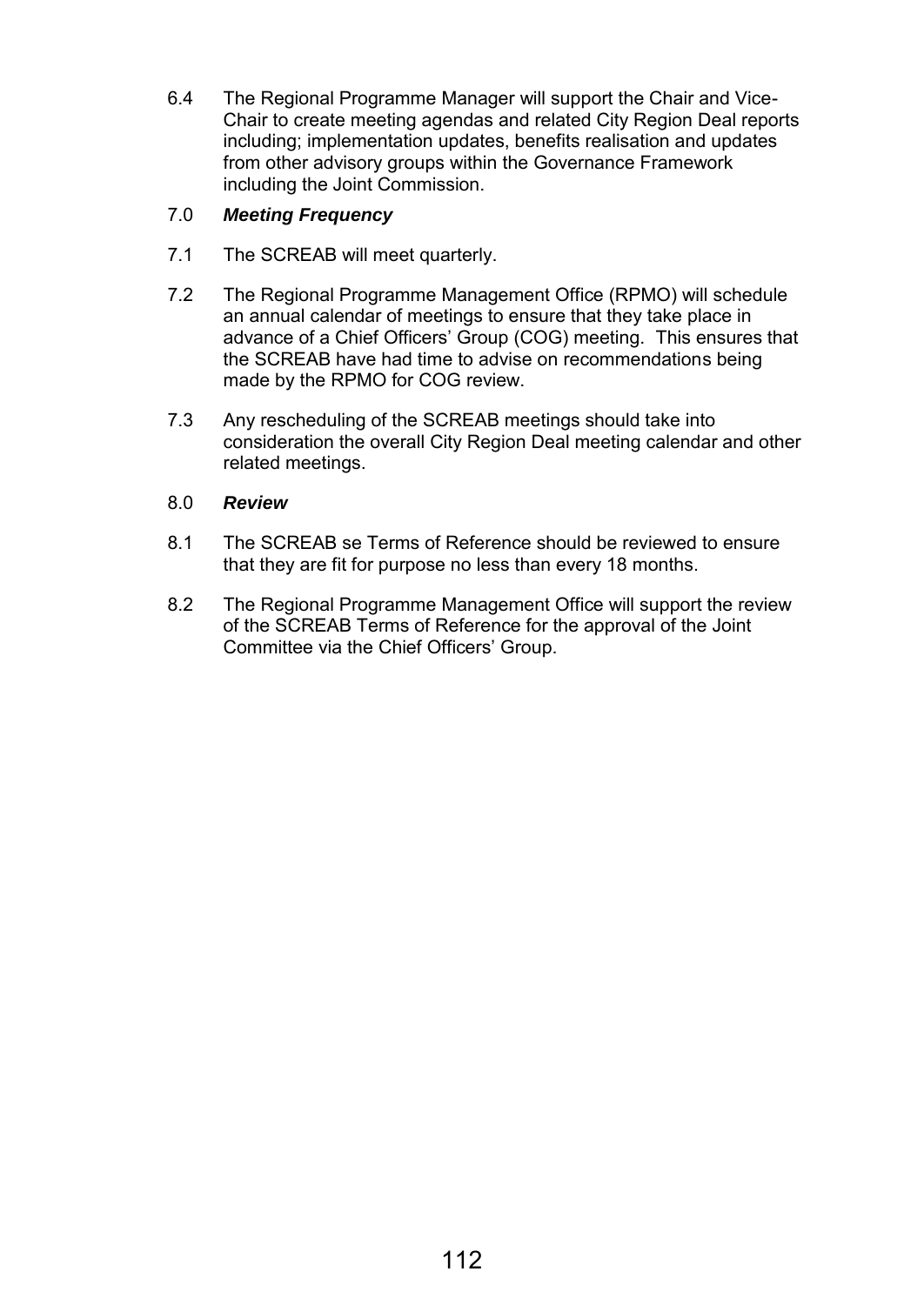# **Regional Enterprise Forum**

#### **Terms of Reference**

#### 1.0 *Purpose*

The purpose of the Regional Enterprise Forum is to;

- 1.1 Represent the regional business communities across the city region ensuring that businesses and social enterprises have a strong voice within the City Region Deal decision making process.
- 1.2 Connect the City Region Deal Joint Committee to business and social enterprise communities and networks within Stirling and Clackmannanshire ensuring that regional business communities representatives are kept up to date with City Region Deal progress, opportunities and benefits realisation.
- 1.3 To advise the Chief Officers' Group on matters relating to the City Region Deal making recommendations or highlighting opportunities that will strengthen the regional economy including the following thematic areas; regional supply chain strengthening, social enterprise development, promotion of entrepreneurship and regional skills development.
- 1.4 Ensure that there is a dedicated forum for business and social enterprise communities that enables consultation on regional and where applicable Forth Valley wide strategies, to enable consultation and recommendations on the alignment or development of emerging regional strategies (both city region and wider Forth Valley as required). These strategies will enable the City Region Deal Partners to deliver on the ambition of the City Region Deal investment and include; Regional Procurement Strategy, Regional Skills Strategy, Transport Strategies and Local Development Plans.;
- 1.5 To provide advice and guidance, and endorse or make recommendations to Chief Officers' Group and SCREAB on the development of the City Region Deal projects, programmes and other priorities areas for growth.
- 1.6 Support the maximisation of private sector leverage
- 1.7 To support the delivery of benefits that the City Region Deal and other regional capital investment will unlock for businesses and social enterprises within Stirling and Clackmannanshire region.;
- 1.8 To explore and develop partnership arrangements, cross sector and business-to-business, which maximise the regional economic potential of the area and to
- 1.9 Increase business engagement opportunities in connection with the City Region Deal investment programme.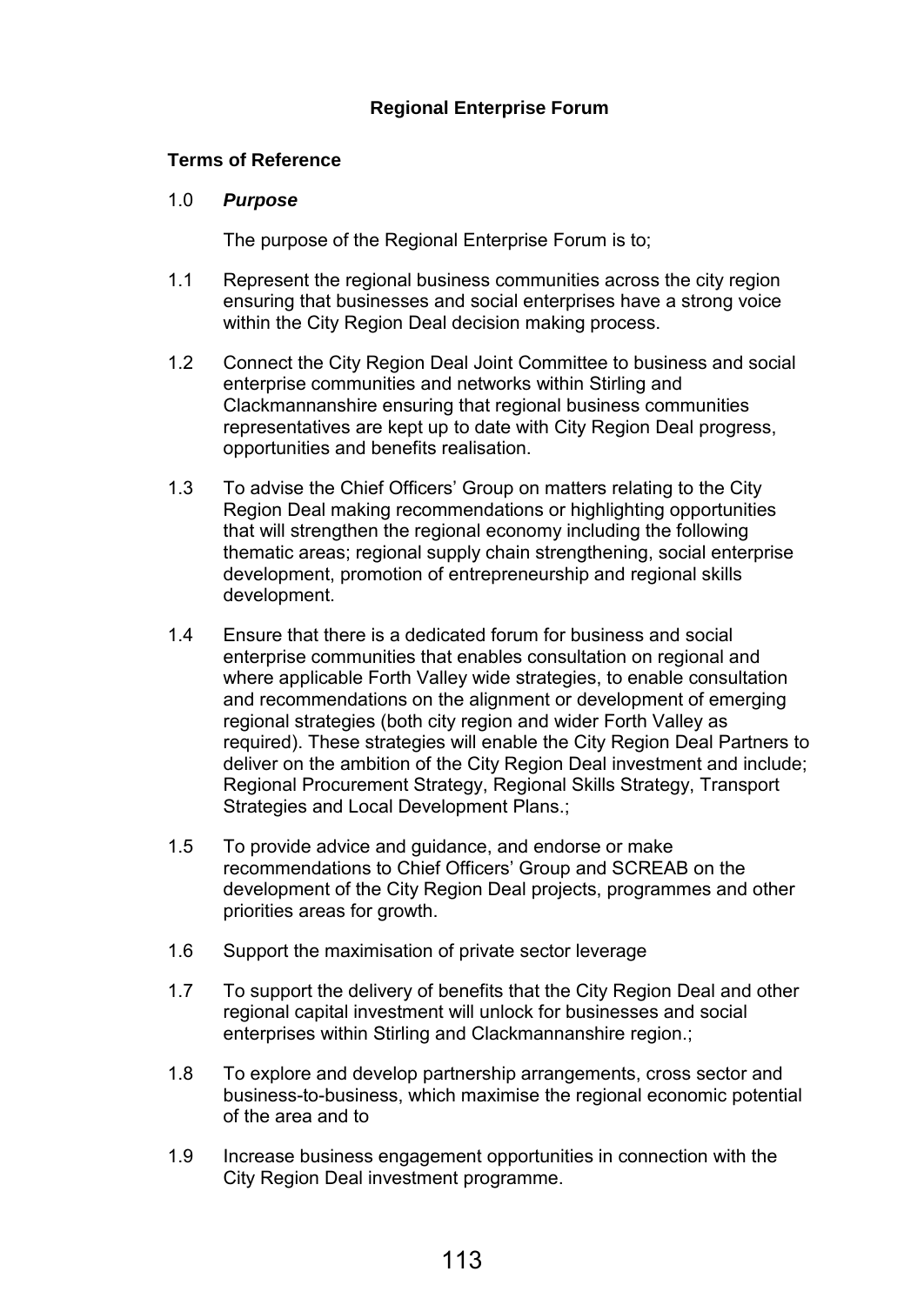# 2.0 *Principles*

- 2.1 The Forum will augment and build on existing business forums and structures without superseding them. It will be the recognised business engagement forum for the City Region Deal.
- 2.2 Members will be invited to attend the group by the City Region Deal Joint Committee. Member eligibility will be based on expertise and knowledge of the city region, their role within the regional economic landscape and/or in their capacity as a representative of a business or social enterprise community. as opposed to the individual organisations that they represent.
- 2.3 Members will be required to act in the best interest of the region and local communities forgoing any interest their own organisation (if any) may have in the City Region Deal and related projects.
- 2.4 Members will be responsible for ensuring that the views of existing business and social enterprise networks are captured and that there is no duplication between the group's activity and these networks.
- 2.5 The Regional Enterprise Forum does not have a direct decision making role in relation to the City Region Deal and it will operate as an advisory group
- 2.6 The Regional Enterprise Forum will be established to be 'regionally resilient' in the context of the emerging Forth Valley Regional Economic Partnership and will support these developments ensuring duplication is avoided and opportunities to maximise impact across the wider region in the future are supported.
- 2.5 Members will be asked to conform to the City Region Deal Communications Protocol which will be provided by the Regional Programme Management Office (RPMO).

# 3.0 *Membership*

- 3.1 Members of the Regional Enterprise Forum will be invited to create the Forum by the City Region Deal Joint Committee via the Regional Programme Management Office (RPMO).
- 3.2 The following representatives will be invited to create establish the Regional Enterprise Forum;
	- Clacks first (Business Improvement District) x 1
	- Alloa first (Business Improvement District) x 1
	- Go Forth (Stirling Business Improvement District) x 1
	- Loch Lomond and Trossachs Park x1
	- Forth Valley LEADER x 1
	- Representatives from businesses (number to be determined by COG and JC)
	- CETERIS x 1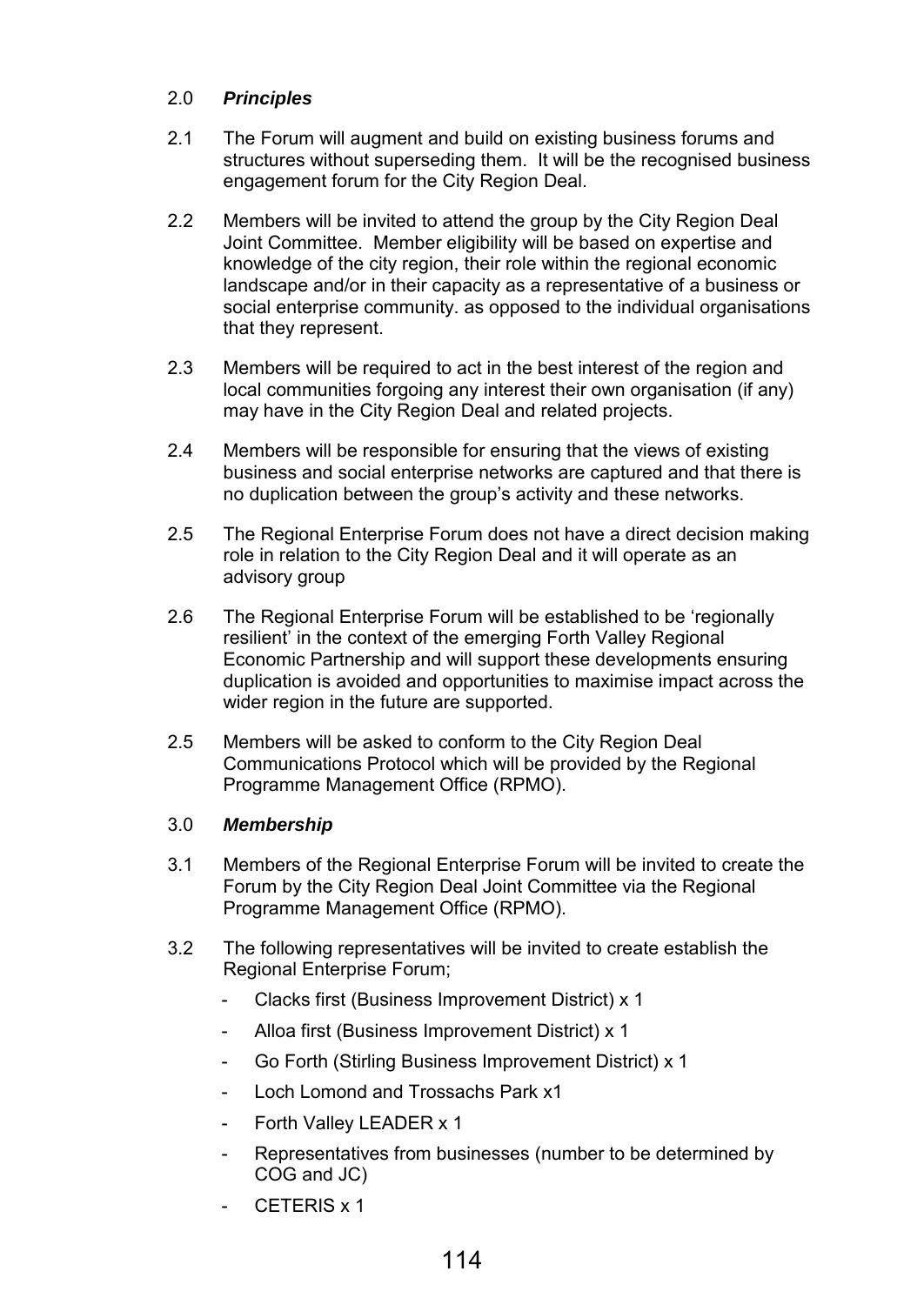- STEP x 1
- Forth Valley Social Enterprise Network x 1
- Forth Valley College x 1
- University of Stirling x 1
- Stirling Council, Senior Officer, Economic Development x 1
- Clackmannanshire Council, Senior Officer, Economic Development x 1 Forth Valley Chamber of Commerce x 1
- 3.3 There will be no application process required to take part in the forum for the organised listed. Business representatives will be invited to apply and the application process will be managed by the RMPO on behalf of the Joint Committee.
- 3.4 The City Region Deal will aim to maximise engagement with business and social enterprise networks and communities and reflect the importance of SMEs and social enterprise within the region.
- 3.5 The Regional Enterprise Forum is able to recommend to the City Region Deal Joint Committee via the RPMO, additional other members as required to ensure future new business network representatives of relevance can access the forum.
- 3.6 The Regional Enterprise Forum via a request from the Chair to the RPMO is able to invite other representatives to attend in order to support or present on specific thematic / agenda items.
- 3.7 Organisations listed in 3.2 should consider the purpose of the group and identify a suitable representative to attend the Regional Enterprise Forum on their behalf.
- 3.8 Identified representatives can send a substitute from the organisation they are representing in 3.2 if they are unable to attend scheduled meetings.
- 3.9 The Regional Programme Manager (RMPO) for the City Region Deal will be invited to attend as a consultee in order to present updates on the progress of the Deal and to support the appointed Chair.

# 4.0 *Appointment and Role of the Chair*

- 4.1 The Regional Enterprise Forum will have a Chair person, from an organisation listed in 3.2, nominated by the City Region Deal Joint Committee.
- 4.2 The role of the Chair is to facilitate the Regional Enterprise Forum meetings in keeping with the agreed agenda and thematic areas brought to the Forum by the Regional Programme Management Office (RPMO).
- 4.3 The Chair will be expected to approve recommendations, guidance or feedback from the Forum with the RPMO for reporting to the Chief Officers' Group and Joint Committee.